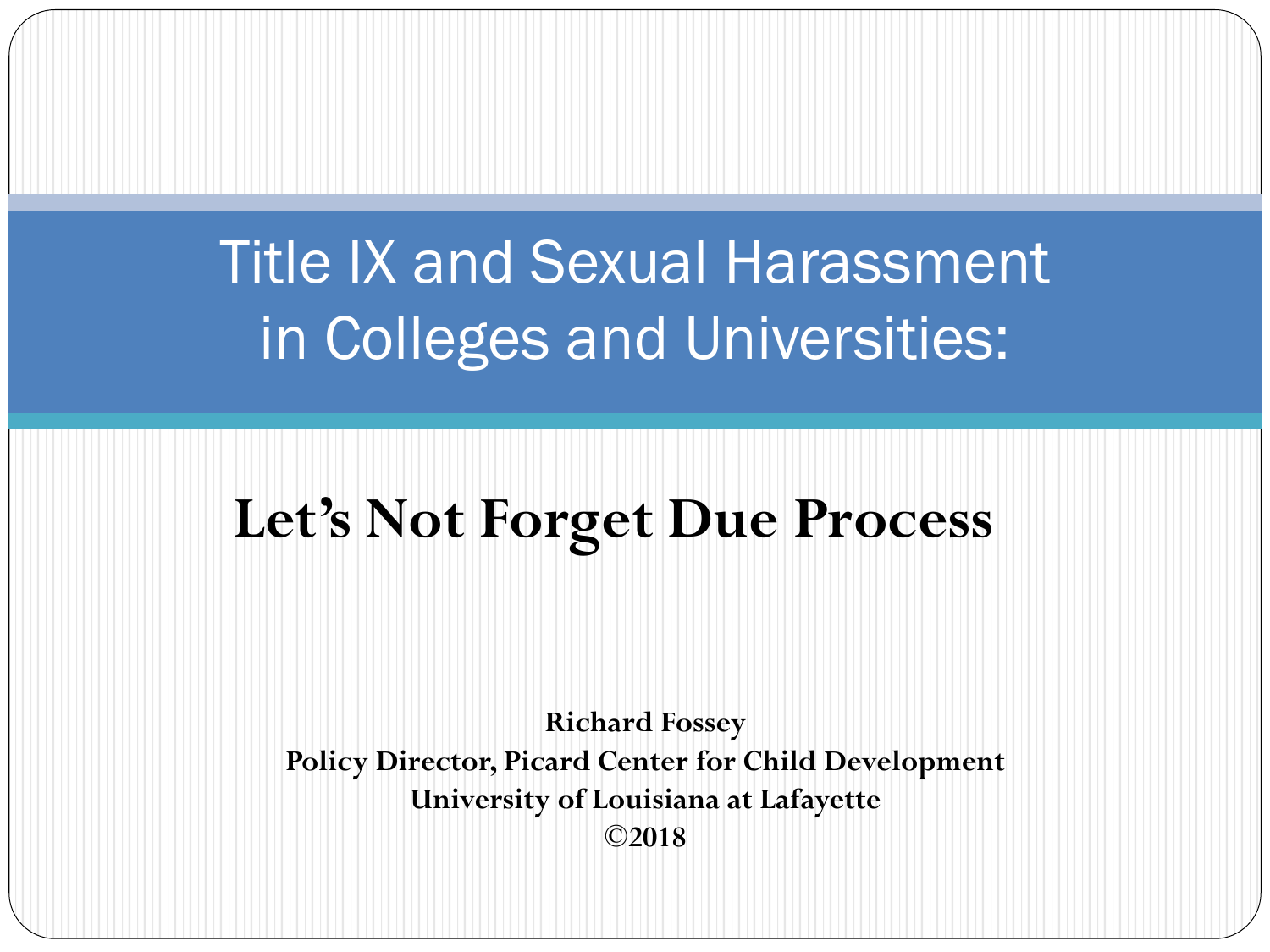# Title IX regulations require:

Title IX regulations outline three key procedural requirements. Each school or college must:

- (1) disseminate a notice of nondiscrimination;
- (2) designate at least one employee to coordinate its efforts to comply with and carry out its responsibilities under Title IX ;
- (3) adopt and publish grievance procedures providing for the prompt and equitable resolution of student and employee sex discrimination complaints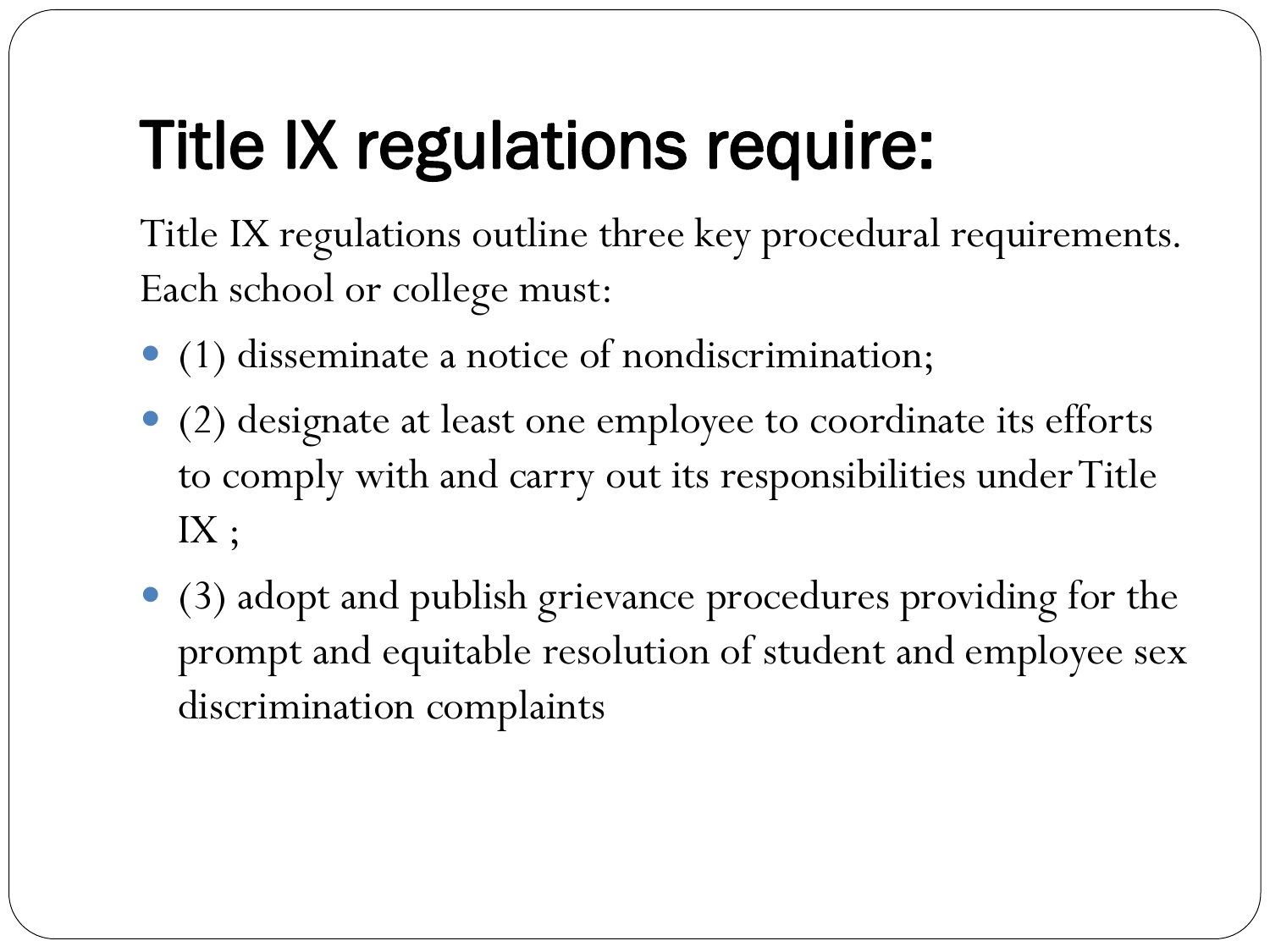## Sexual Violence defined:

 Sexual violence . . . refers to physical sexual acts perpetrated against a person's will or where a person is incapable of giving consent (e.g., due to the student's age or use of drugs or alcohol, or because an intellectual or other disability prevents the student from having the capacity to give consent).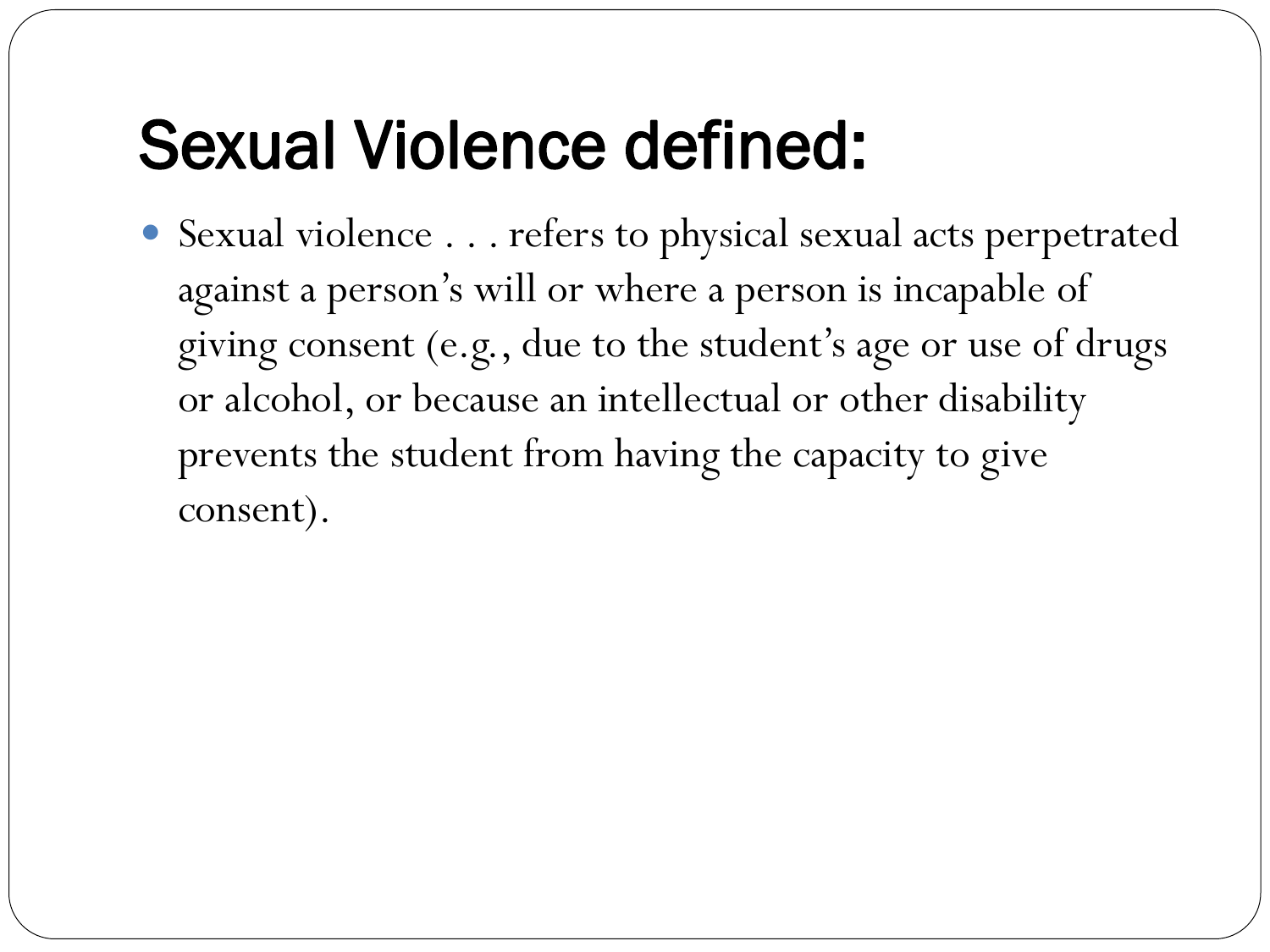#### Questions and Answers on Title IX and Sexual Violence:

- The training should include:
- **•** information on working with and interviewing persons subjected to sexual violence; information on particular types of conduct that would constitute sexual violence, including same-sex sexual violence;
- the proper standard of review for sexual violence complaints (preponderance of the evidence);
- information on consent and the role drugs or alcohol can play in the ability to consent.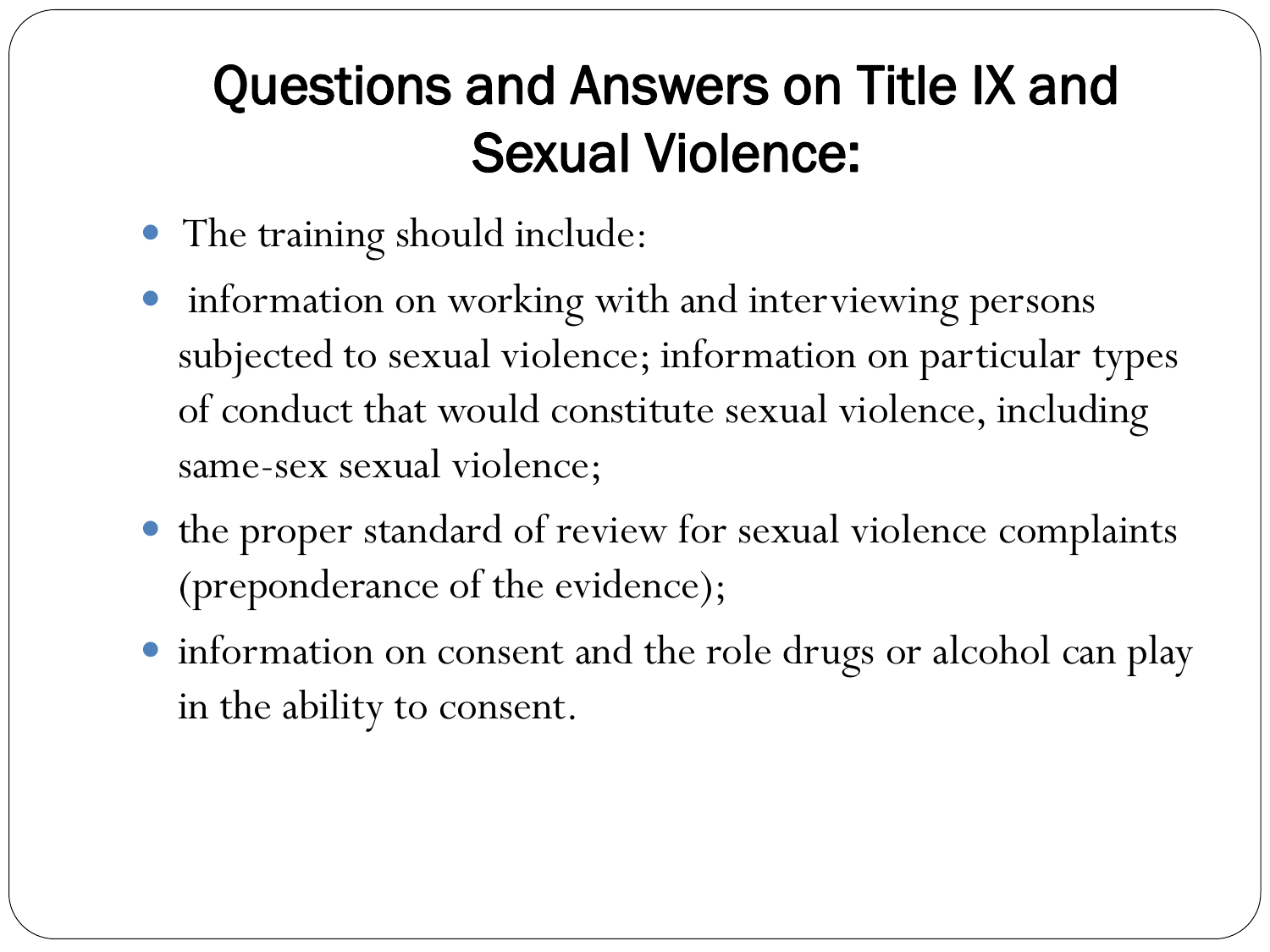#### Required Mediation is Not Appropriate when Accuser alleges Forcible Rape: *T.S. v. Alexander* (Wash. Ct. App. 2008)

- A lack of appropriate discipline of her rapist,
- treating the victim equally with the rapist in the mediation process,
- allowing her rapist's denial of wrong-doing to be accepted at face value at the mediation,
- keeping the matter out of the public eye to avoid negative publicity,
- offering only a repeated mediation as an alternative remedial measure,
- discouraging S.S. from filing a police report,
- top administrators not notifying the UW's own police force of the report of a violent sex crime,
- repeatedly suggesting that S.S. leave her job with the football program while her rapist would remain,
- wearing S.S. down until she believed that further complaints would be futile etc.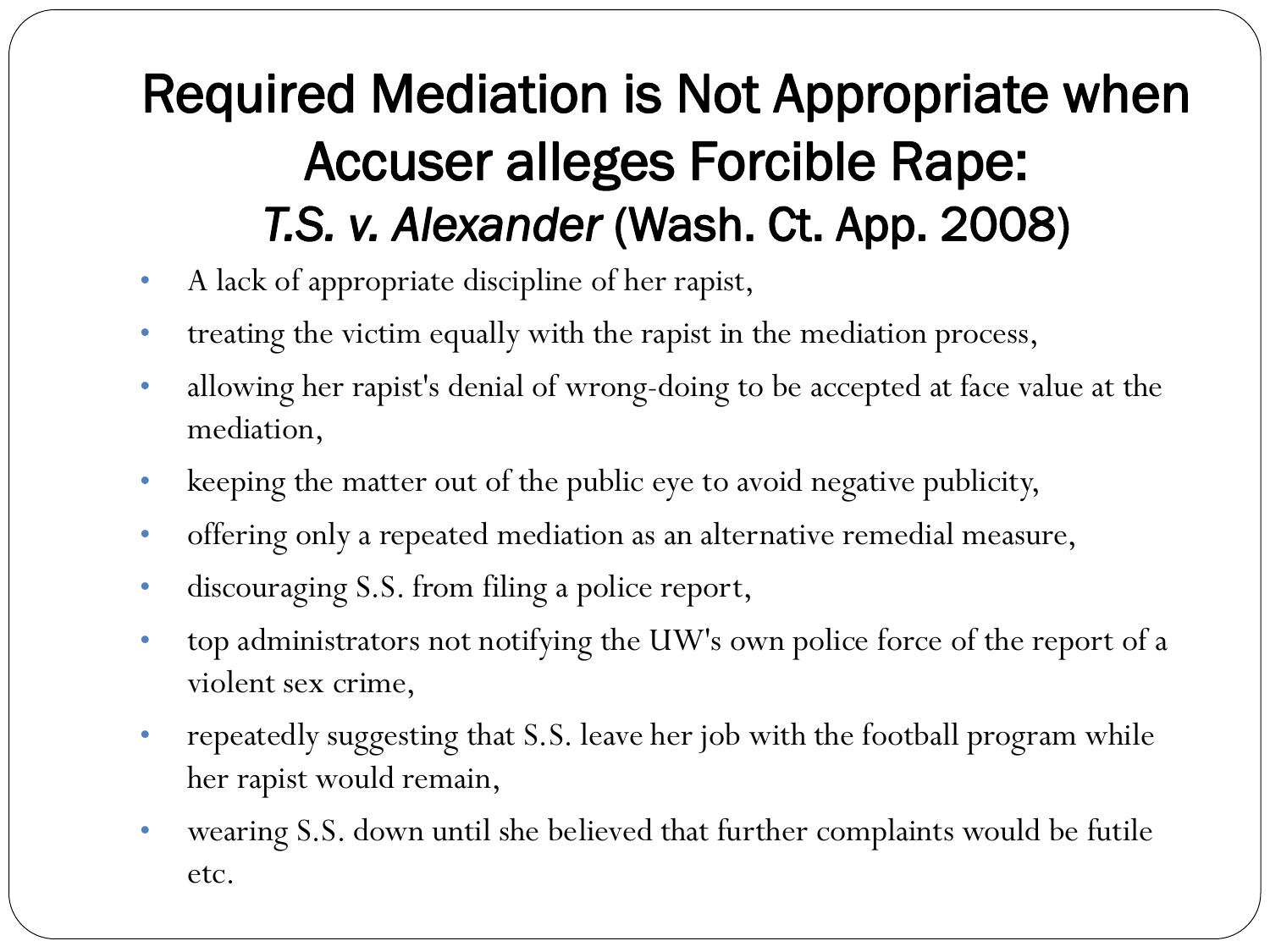# The 2011 Dear Colleague Letter

- Requires "preponderance of the evidence" standard for resolving Title IX grievances.
- Lawyers are not required but if one party to a grievance has an attorney present, the opposing party has the same right.
- College must maintain documentation of proceedings.
- All persons involved in implementing grievance procedure. should be trained or have appropriate experience.
- Typically, an investigation should take no more than 60 days
- Both parties in grievance must be informed of final outcome.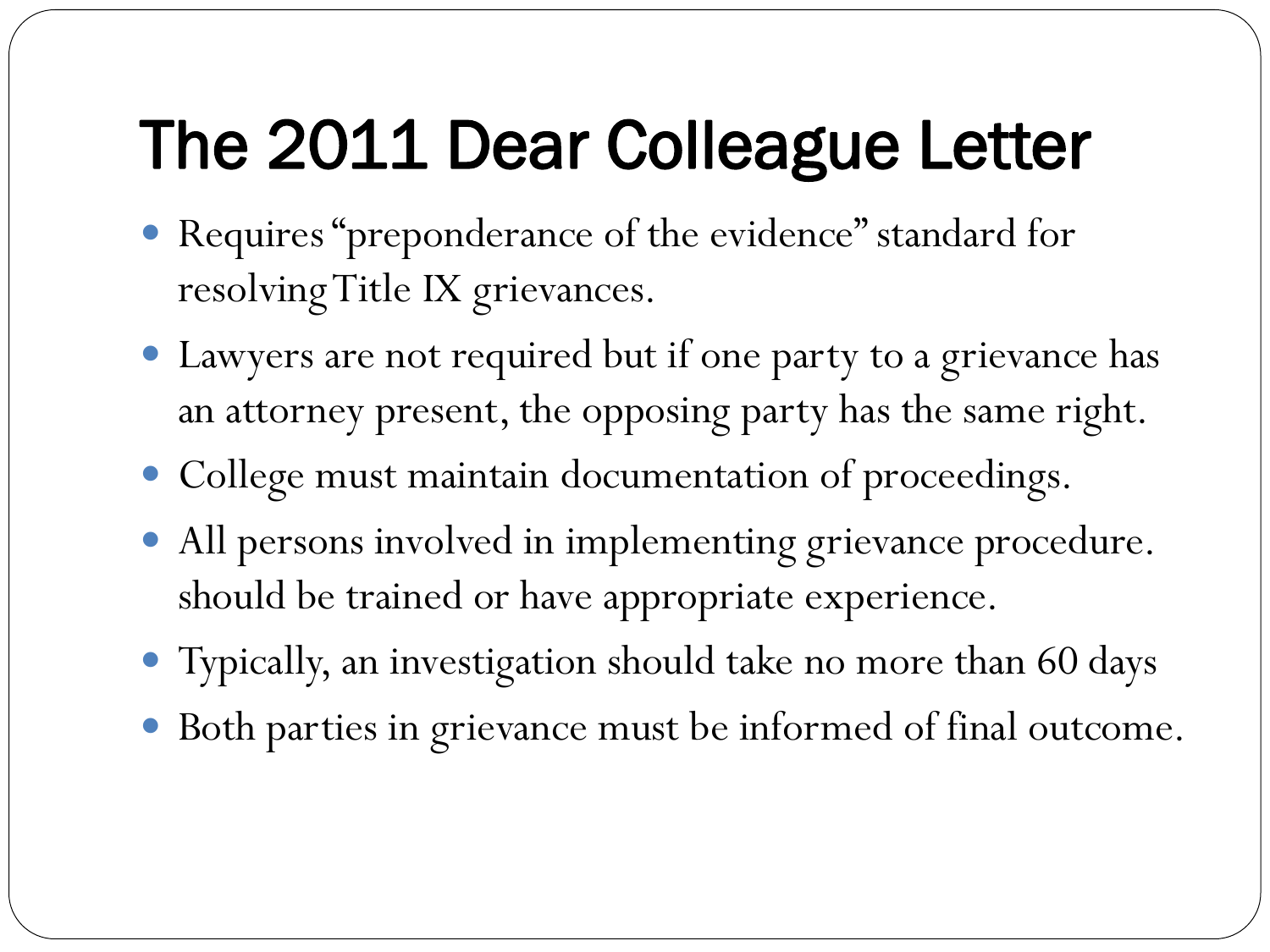#### *Dixon v. Alabama State Bd. of Educ. (*5th Cir. 1961)

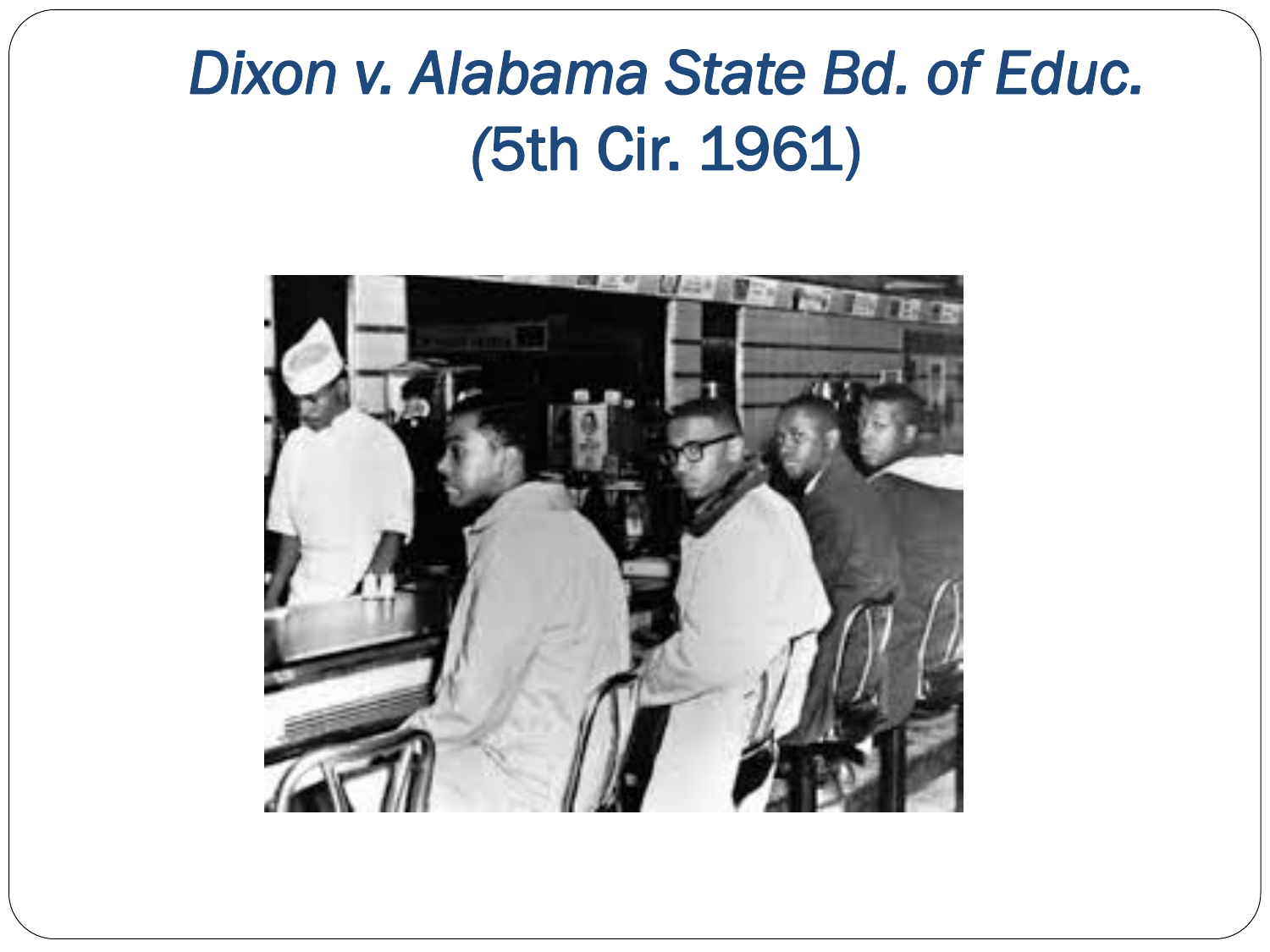#### *Dixon v. Alabama State Bd. of Educ. (*5th Cir. 1961)

- Students suspended or expelled from HCBU after participating in a sit-in at a lunch counter. They were notified by letter with no explanation of the charges.
- A student at a public university may not be suspended or expelled without being afforded due process.
- At a minimum, due process requires notice of the charges, an opportunity to defend against the charges, and a fair tribunal.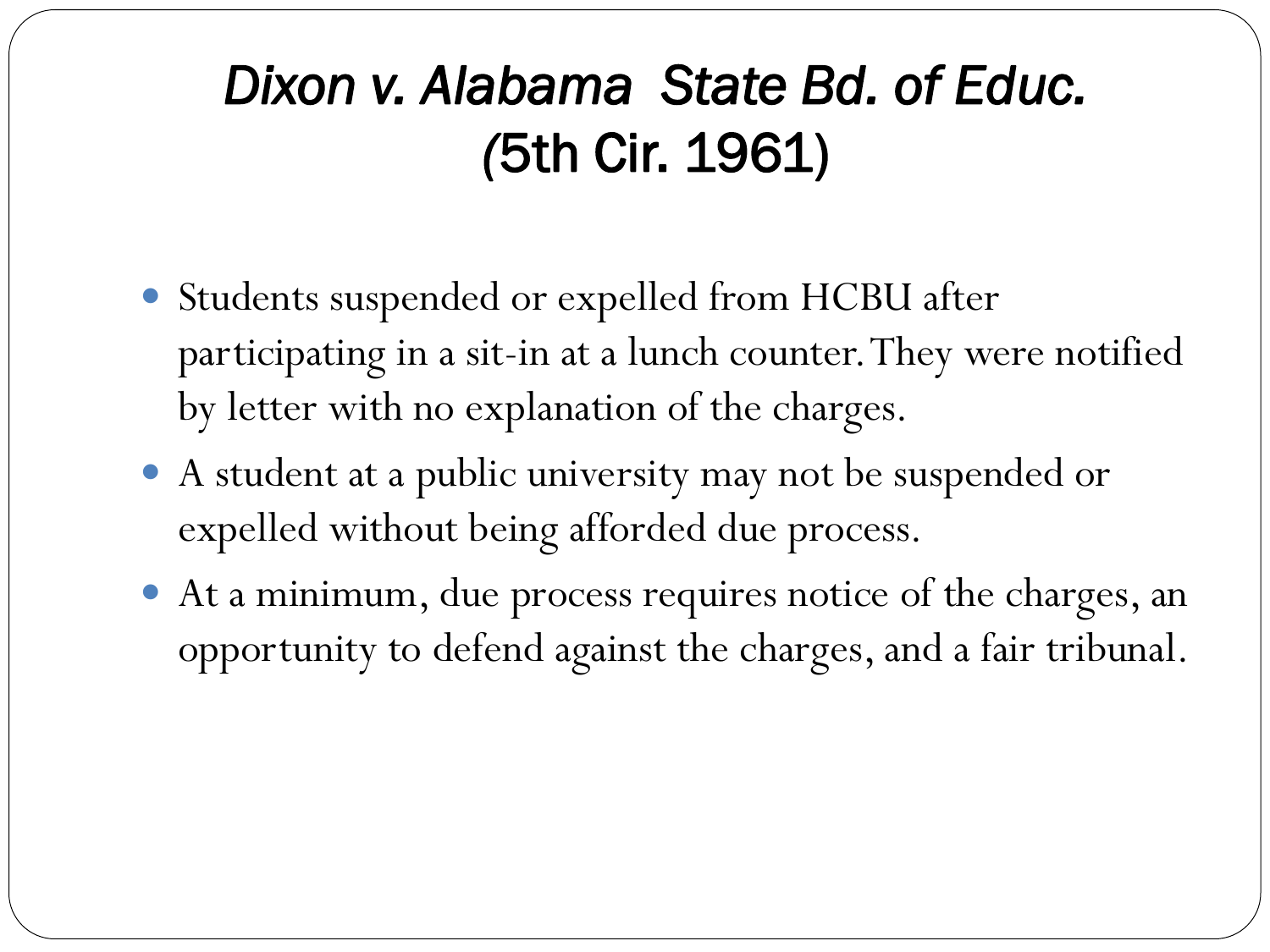# Barnes v. Zaccari (11th Cir.2012)

- Even students who are potentially dangerous are entitled to due process if faced with suspension or expulsion.
- Zaccari expelled without due process. He sued and won \$900,000 settlement.

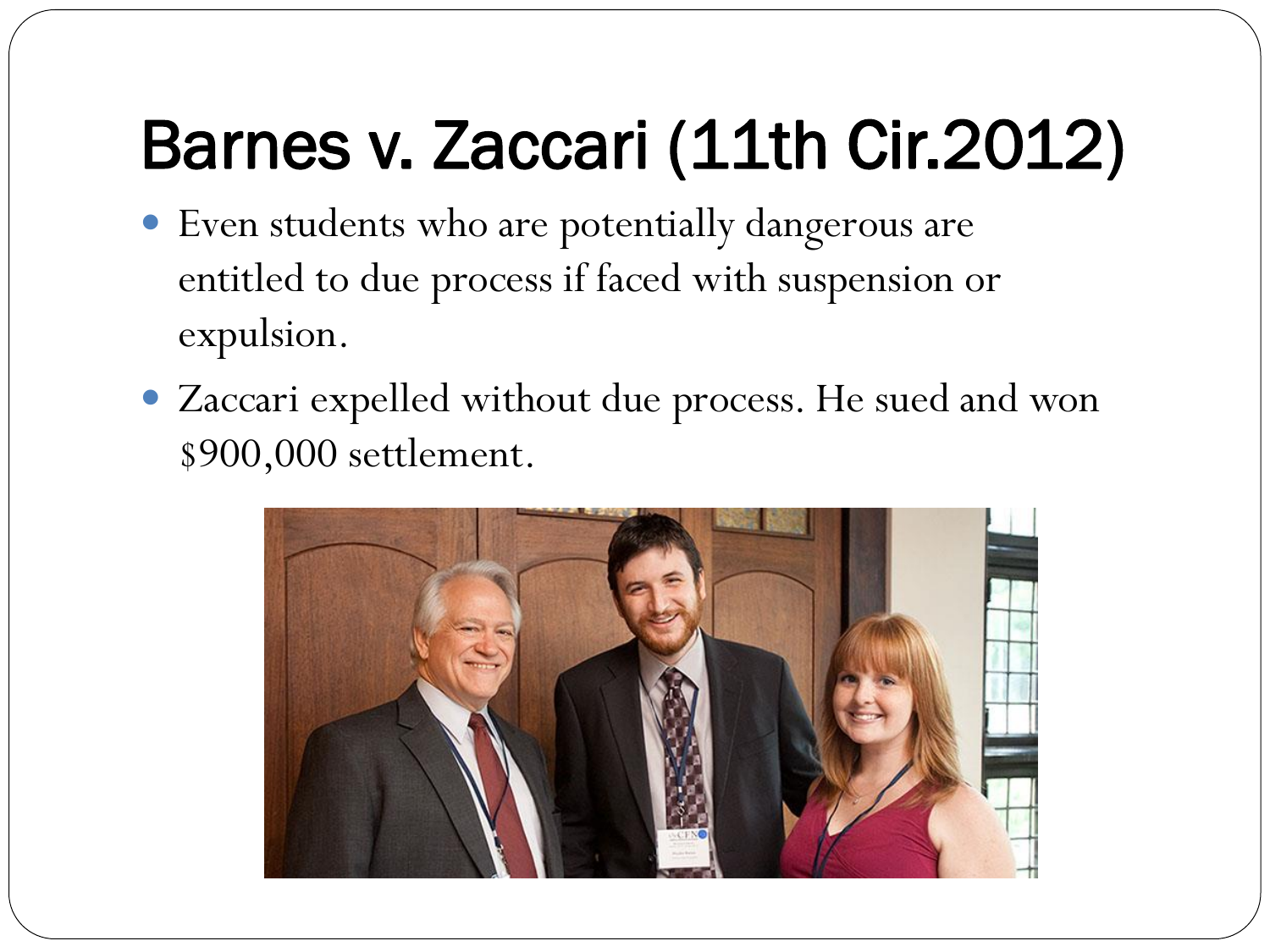# Osteen v. Henley (7th Cir. 1993)

 Student threatened with suspension is not entitled to full representation by lawyer.

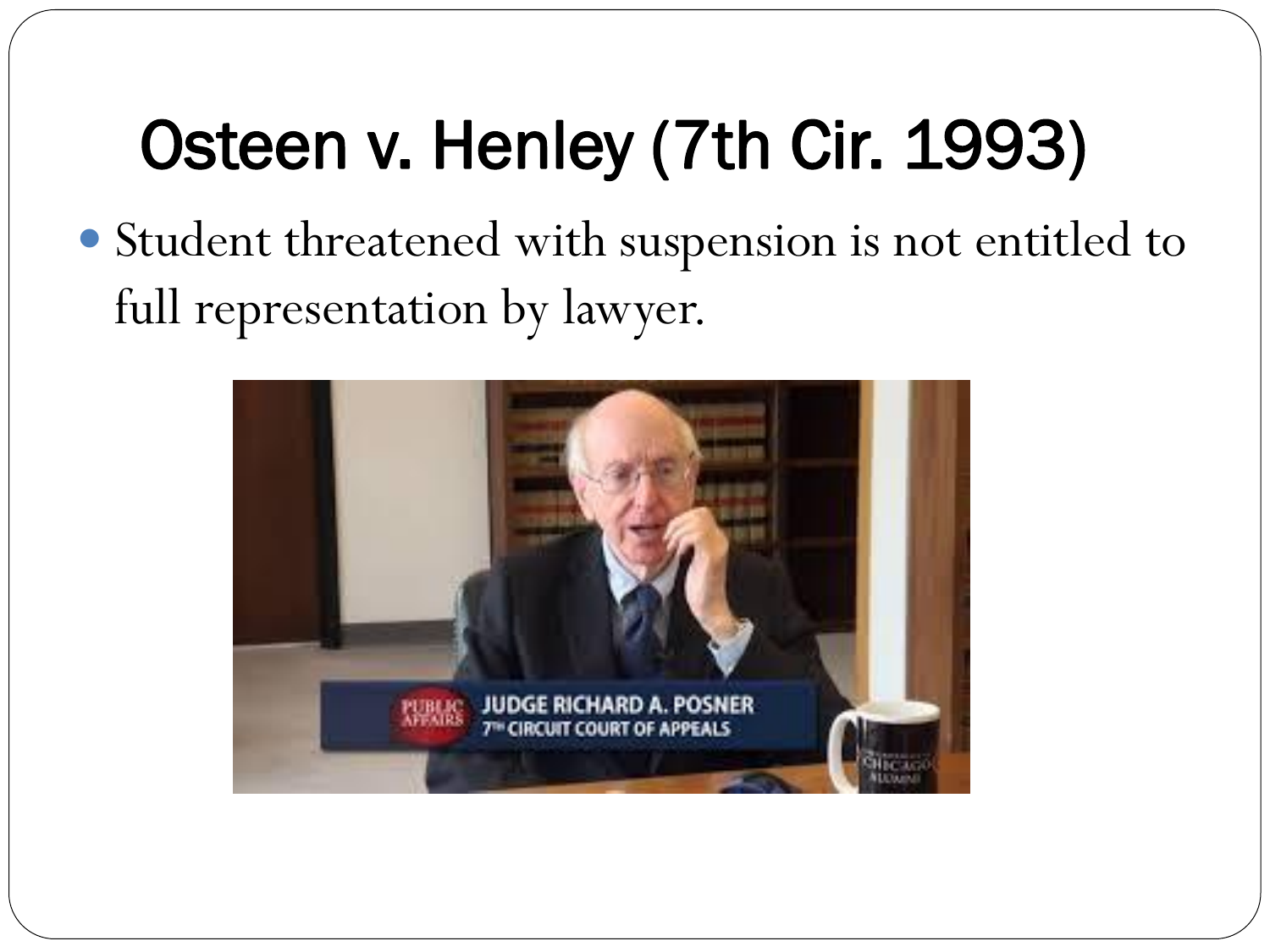# Osteen v. Henley (7th Cir. 1993)

 "To recognize such a right would force student disciplinary proceedings into the mold of adversary litigation. The university would have to hire its own lawyer to prosecute these cases and no doubt lawyers would also be dragged in- from the law faculty or elsewhere--to serve as judges. The cost and complexity of such proceedings would be increased, to the detriment of discipline as well as of the university's fisc. . . .The danger that without the procedural safeguards deemed appropriate in civil and criminal litigation public universities will engage in **an orgy of expulsions is slight**.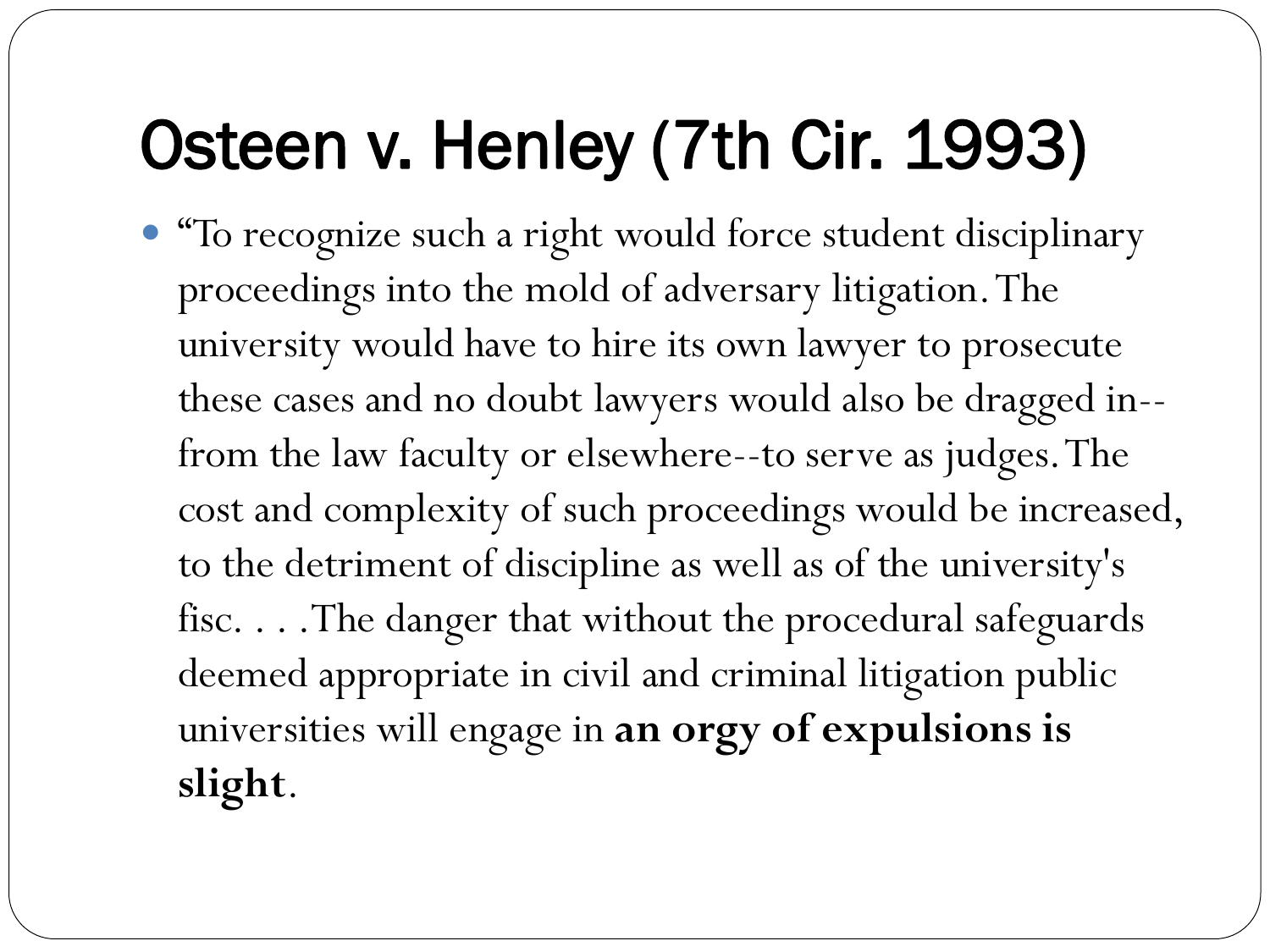### OCR Recommendations for training:

- the importance of accountability for individuals found to have committed sexual violence;
- the need for remedial actions for the perpetrator, complainant, and school community;
- how to determine credibility; how to evaluate evidence and weigh it in an impartial manner;
- how to conduct investigations;
- confidentiality;
- the effects of trauma, including neurobiological change;
- and cultural awareness training regarding how sexual violence may impact students differently depending on their cultural backgrounds.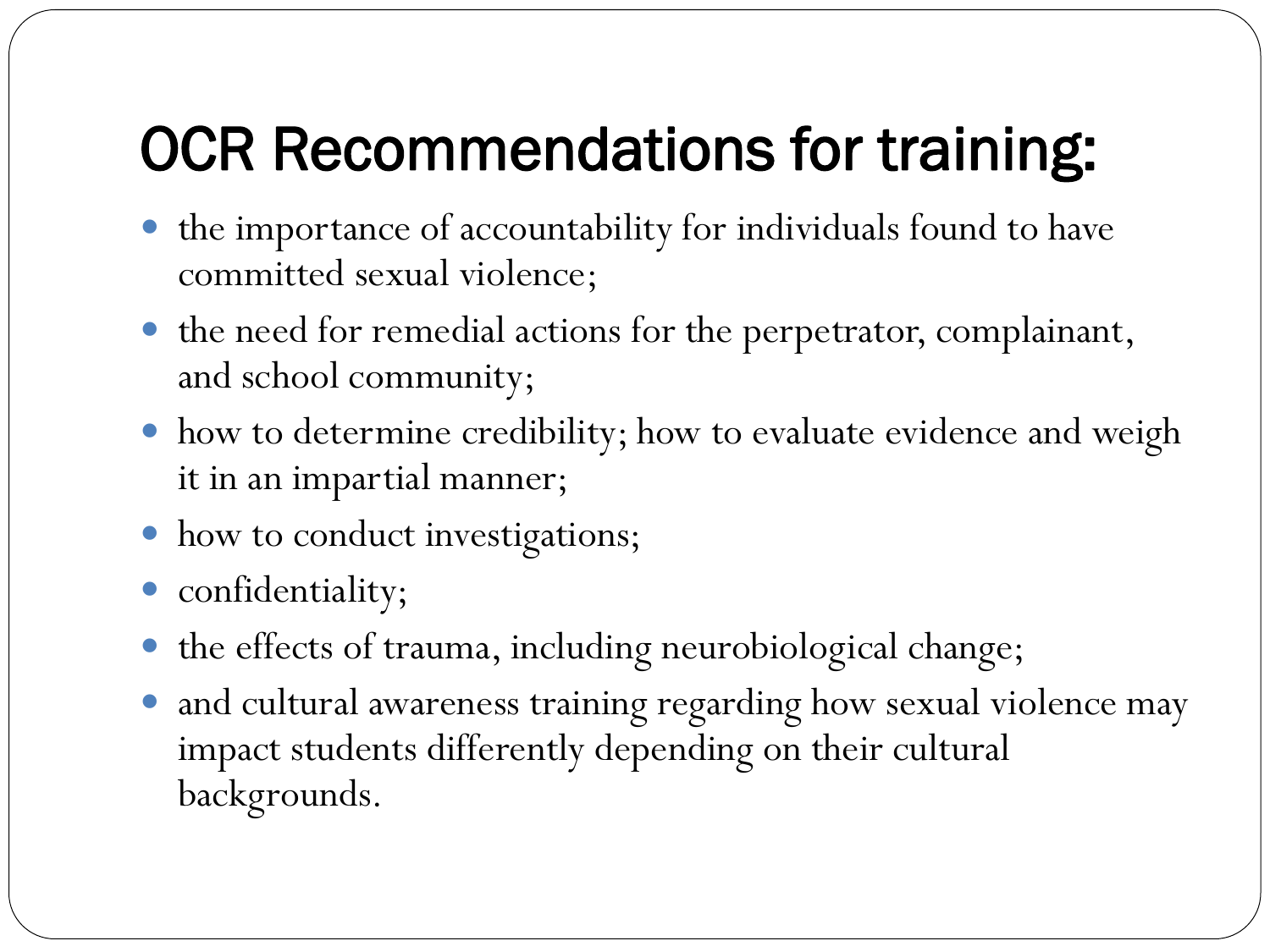#### *Marshall v. Indiana Univ.* (S.D. Ind. 2016): Student permanently expelled based on hearsay evidence

- Student not entitled to representation by legal counsel at sexual misconduct hearing. Attorney present at hearing but could not speak.
- University case was presented by non-practicing lawyer who then consulted with other panel members.
- Accuser did not testify and Marshall found responsible based on hearsay evidence. Marshall had police officer only people who testified.
- Marshall was restricted in his access to evidence and prohibited from interviewing witnesses.
- Marshall stated claim of discriminatory enforcement based on allegation that university investigated a woman's charge against him but did not investigate man's charge against a woman.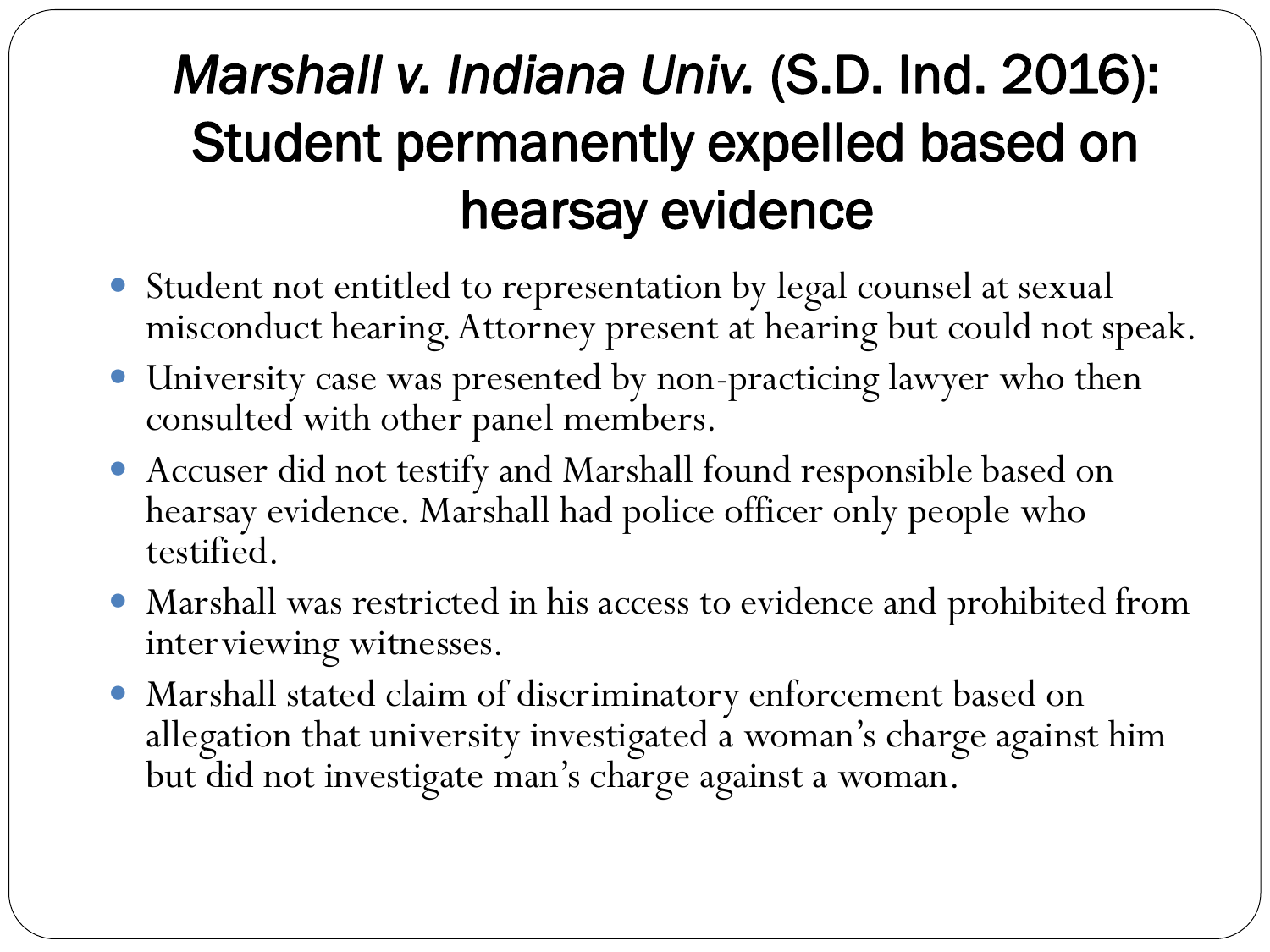- Female student filed charges against Doe, claiming he engaged in nonconsensual sex with her in his apartment. Doe claimed sex was consensual.
- At hearing, Doe testified, but his accuser did not appear. Her non-sworn statement was read into the record. Panel ruled unanimously against Doe and suspended him for one year. Trial court enjoined university from suspending Doe based on his claim that he was denied due process.
- On appeal, the Sixth Circuit affirmed the trial court's injunction.

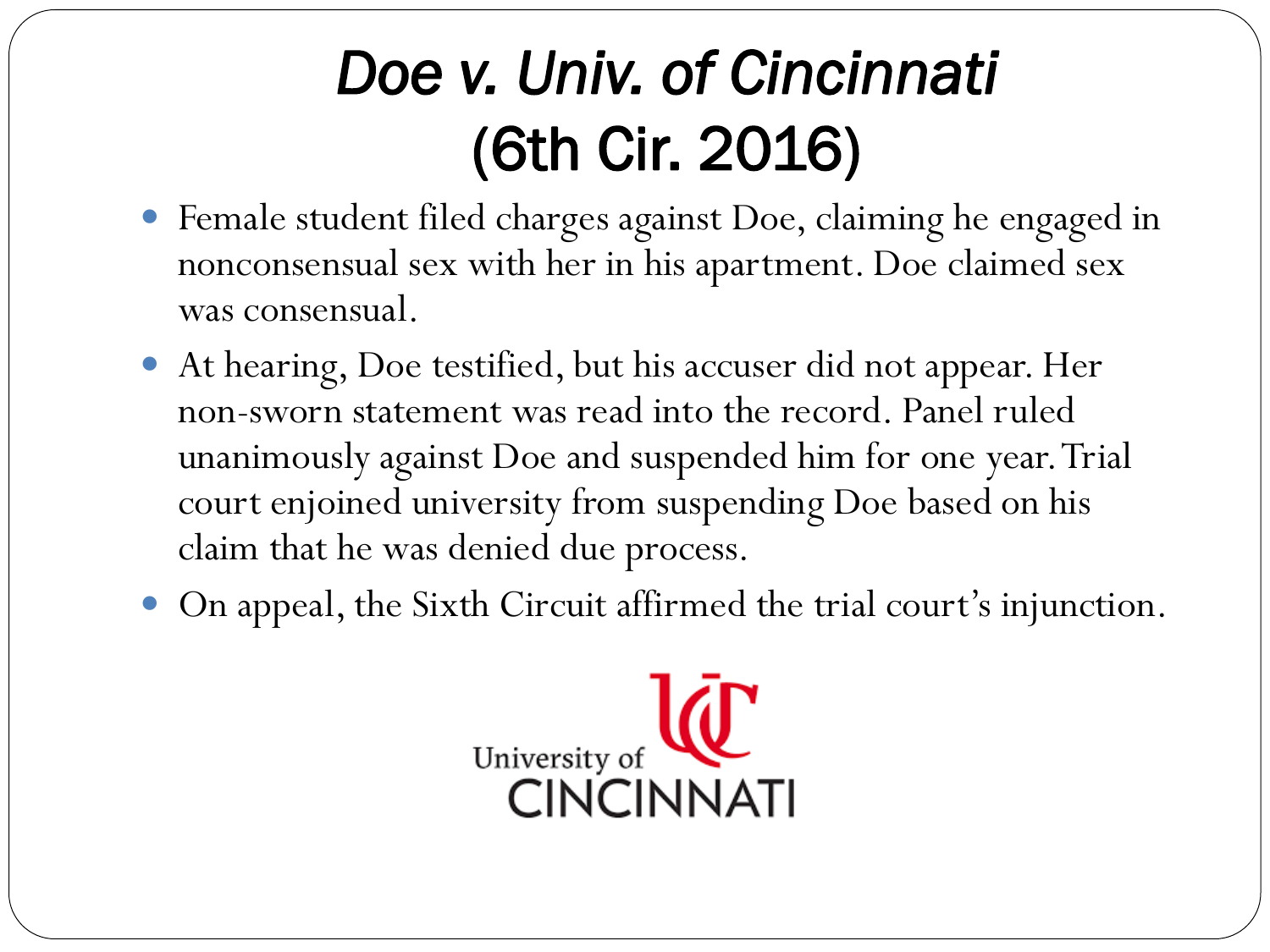- **"Accused students must have the right to cross-examine adverse witness in the most serious cases."**
- Cross-examination can take place via skype or other electronic means.
- Right to cross-examine is critical when accuser's testimony provides only evidence of sexual misconduct.
- "Evaluation of a witness's credibility cannot be had without some form of presence, some method of compelling a witness to stand face to face with the [fact finder] in order that it may look at him, and judge by his demeanor upon the stand and the manner in which he gives his testimony whether he is worthy of belief."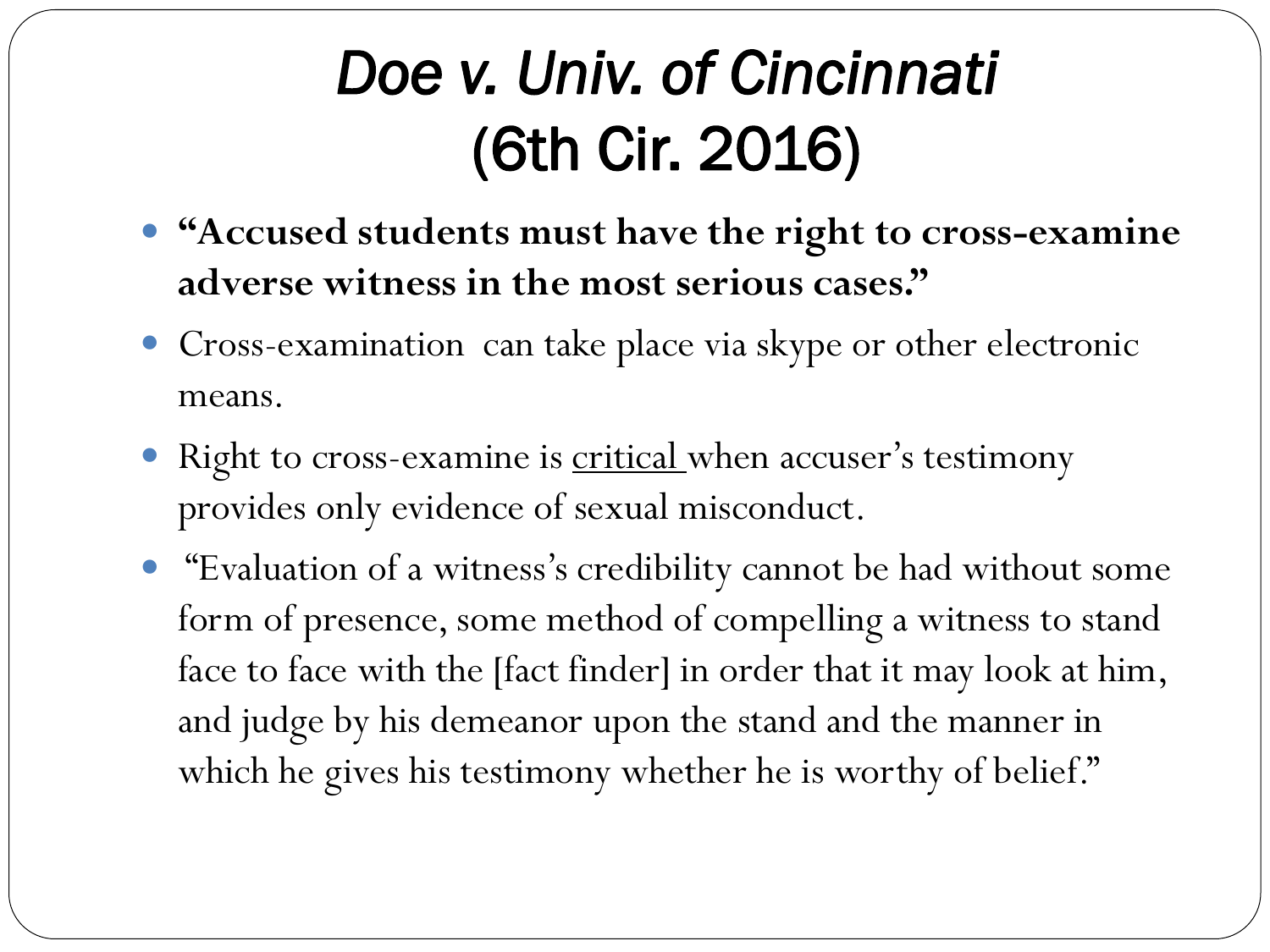- Cross-examination is the best way to "expose testimonial infirmities such as forgetfulness, confusion, or evasion . . . thereby calling to the attention of the fact finder the reasons for giving scant weight to the witness' testimony."
- Doe's case, the court noted, required the ARC panel to determine whether it believed Doe or Roe "Yet, the panel resolved this problem of credibility without assessing Roe's credibility. In fact, it decided [Doe's] fate without seeing or hearing from Roe at all. **That is disturbing and, in this case, a denial of due process."**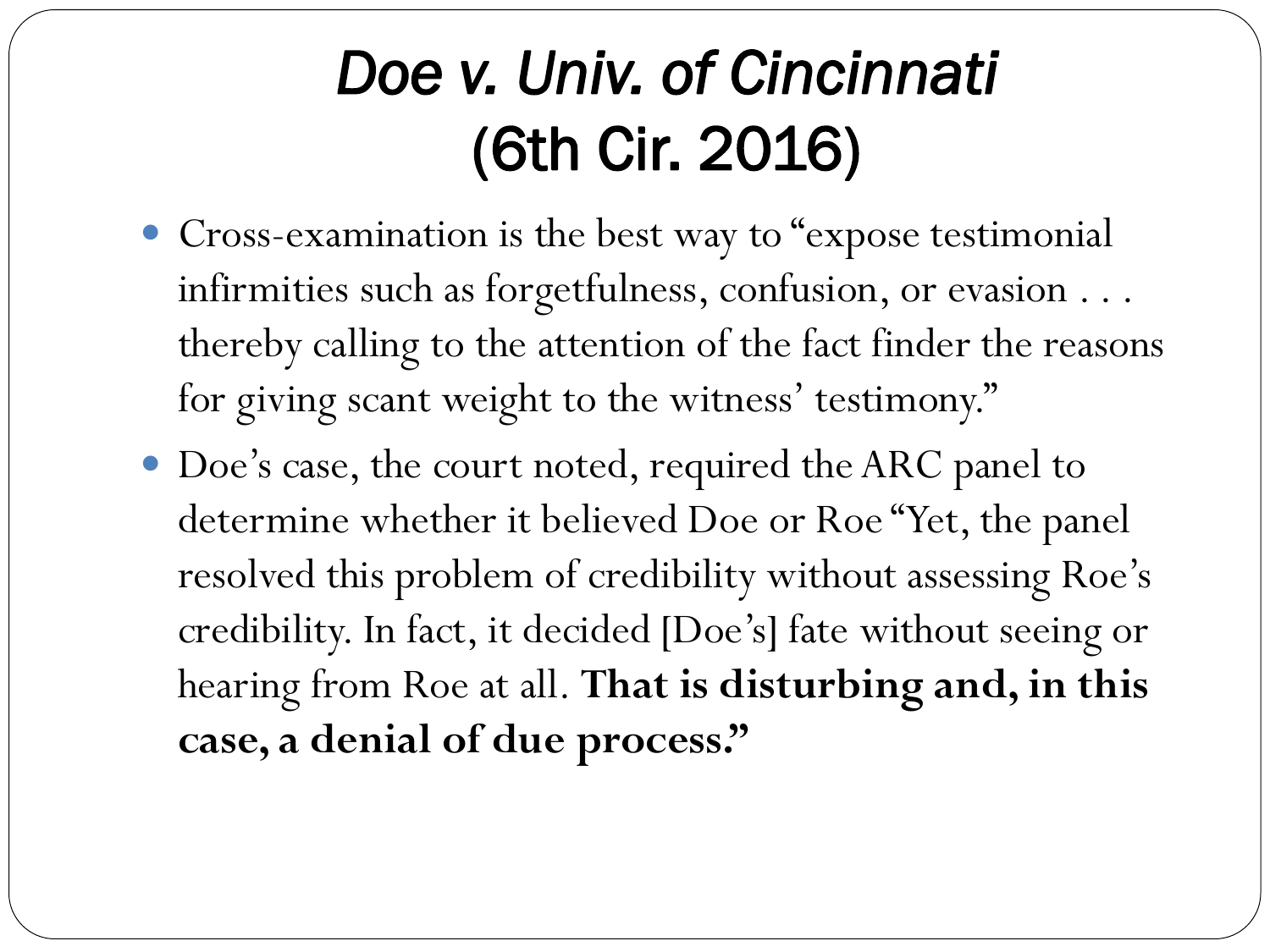- "Reaching the truth through fair procedures is an interest that Doe and UC have in common."
- After all, "if a university's procedures are insufficient to make issues of credibility and truthfulness . . . clear to the decision makers, that institution risks removing the wrong students, while overlooking those it should be removing."
- Cross-examination, the court reiterated, is the principle way for testing the believability of a witness and can reduce the likelihood of a mistaken decision.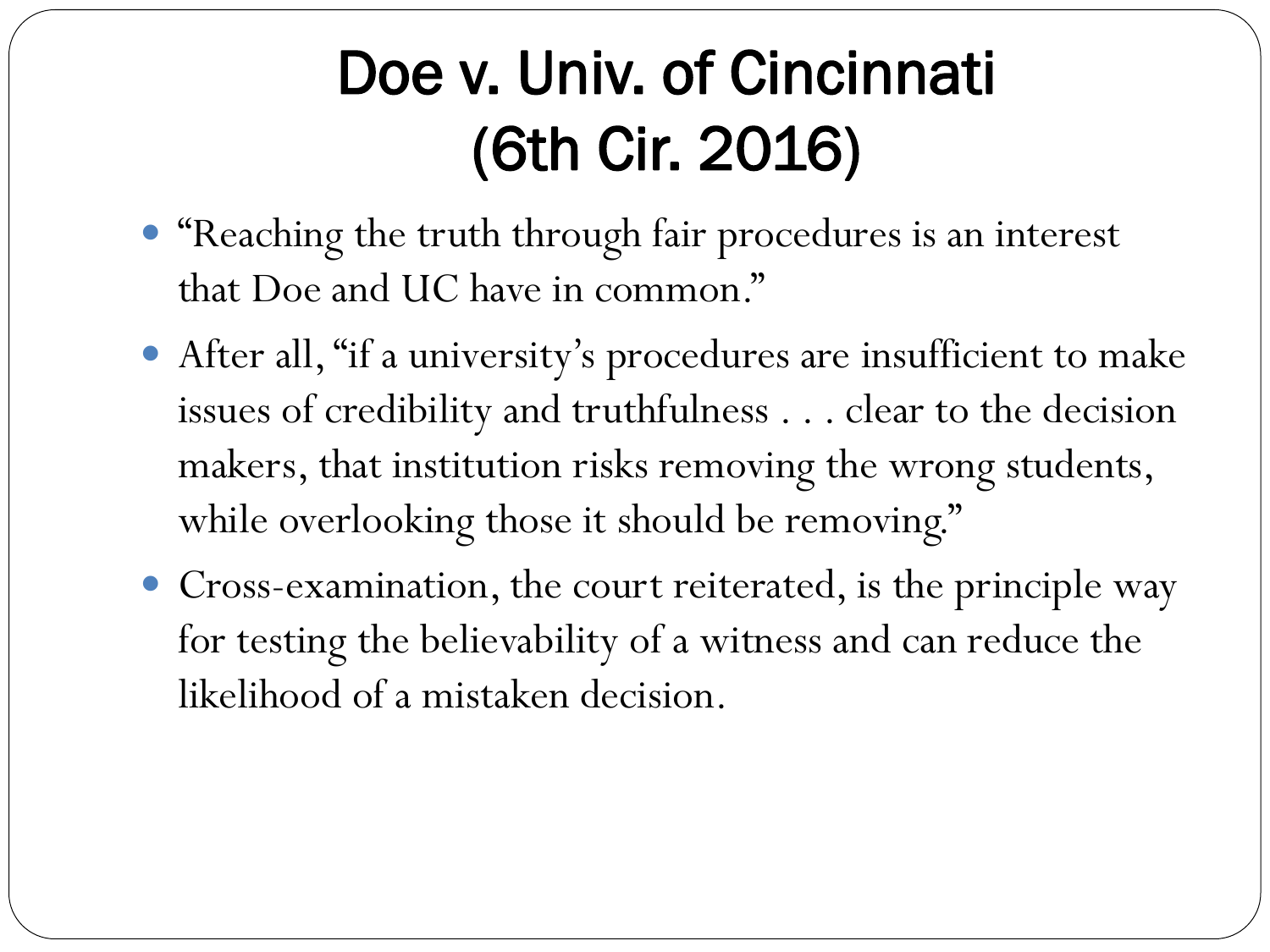#### *Doe v. Baum* (6th Cir. Sept. 7, 2018)

- Roe and Doe met at "Risky Business" fraternity party at University of Michigan.
- They drank, danced, and kissed and then went up to Doe's room in fraternity house. According to Doe, the two engaged in consensual sex.
- Roe said "she was drunk and unaware of her surroundings" when she went to Doe's room. She said "no sex," but Doe undressed her and had sexual intercourse with her while she "laid there in hazy state of black out.' She vomited, and another female helped her find her clothes."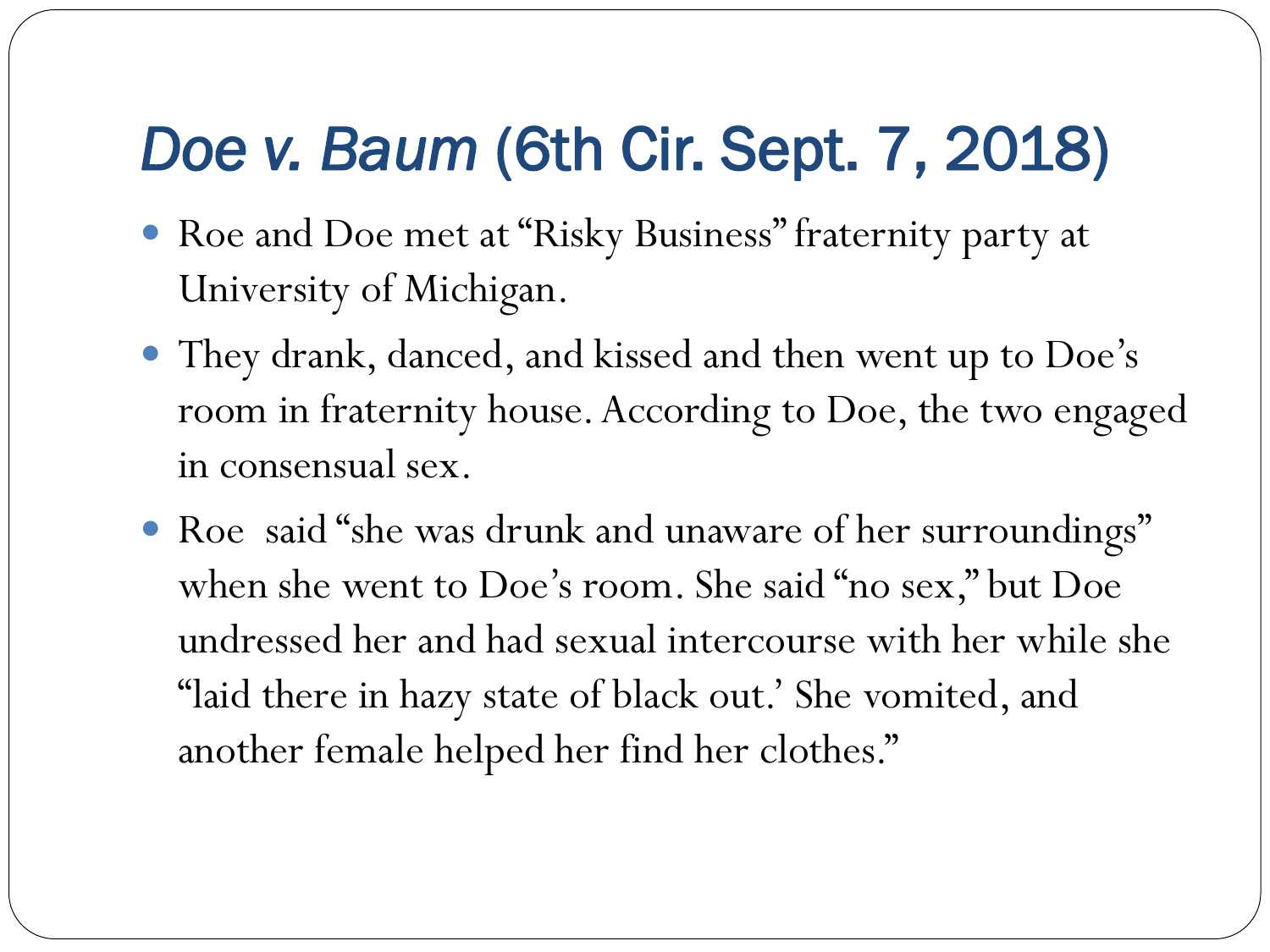- Two days after encounter, Roe filed sexual-misconduct complaint against Doe, claiming she was too drunk to consent to sex.
- Over 3 month period, a UM investigator interviewed 23 witnesses. Almost all male witnesses (mostly Doe's fraternity brothers) corroborated Doe's story. All female witnessed backed Roe.
- Investigator concluded that the conflicting testimony of witnesses made it impossible to conclude that Doe engaged in sexual misconduct. Investigator recommended that the administration rule in Doe's favor and close the case.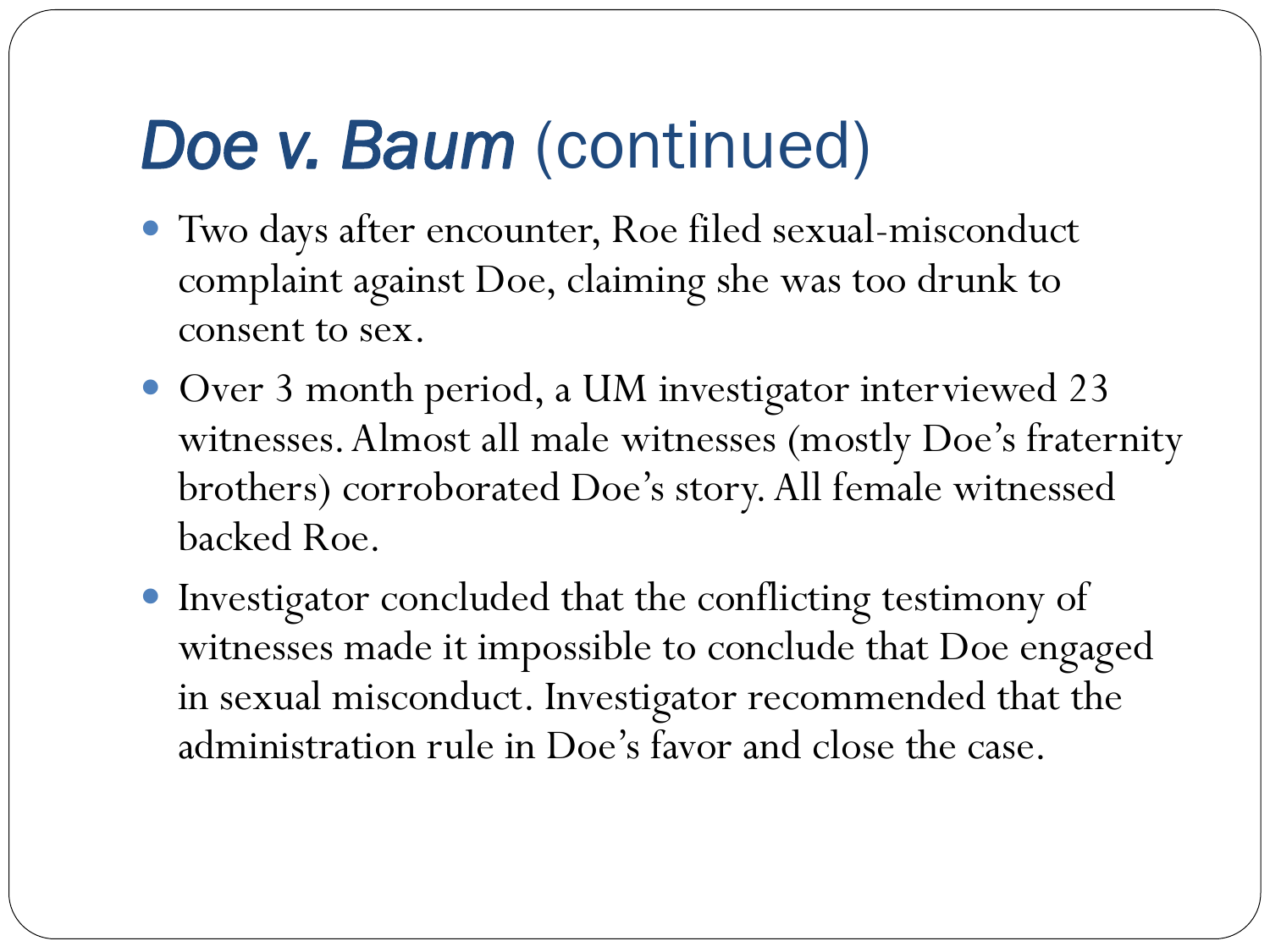- Roe appealed and three-member appeal board reversed without hearing any new evidence or interviewing any students. The board concludd that Roe's witnesses were more credible and proceeded the sanctions stage.
- Doe, facing possible expulsion, withdrew from the university. He was 13.5 credits short of graduating.
- He sued in federal court, alleging violation of due process and a violation of Title IX under the erroneous outcome theory.
- A federal trial court dismissed Doe's case on UM's motion.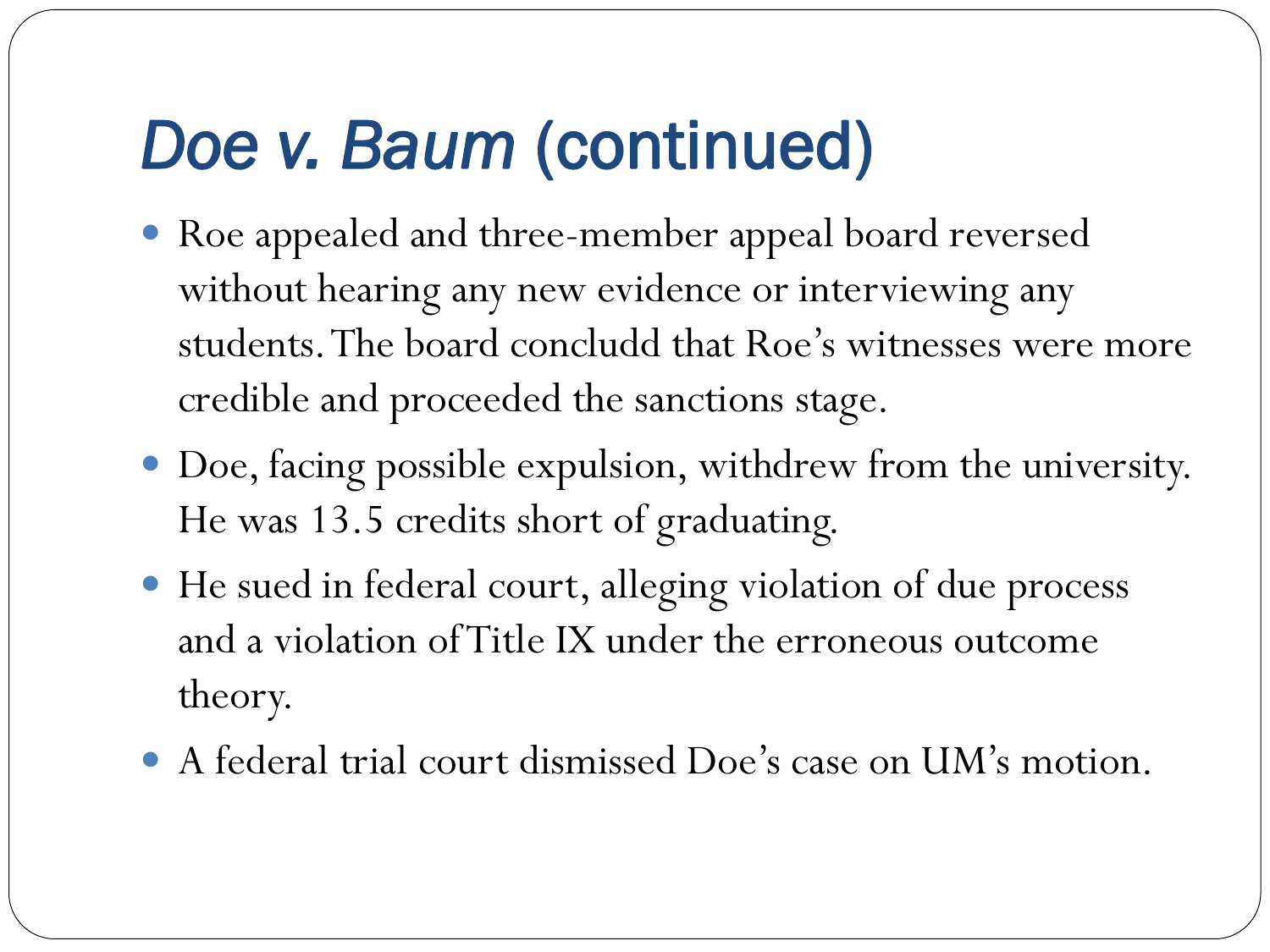Sixth Circuit rules Doe was denied due process. "Due process requires cross-examination in circumstances like this because it is the greatest legal engine ever invented for uncovering the truth. Not only does cross-examination allow the accused to identify inconsistencies in the other side's story, but it also give the fact-finder an opportunity to assess a witness's demeanor and determine who can be trusted. **So if a university is faced with competing narratives about potential misconduct, the administration must facilitate some form of cross-examination to satisfy due process."**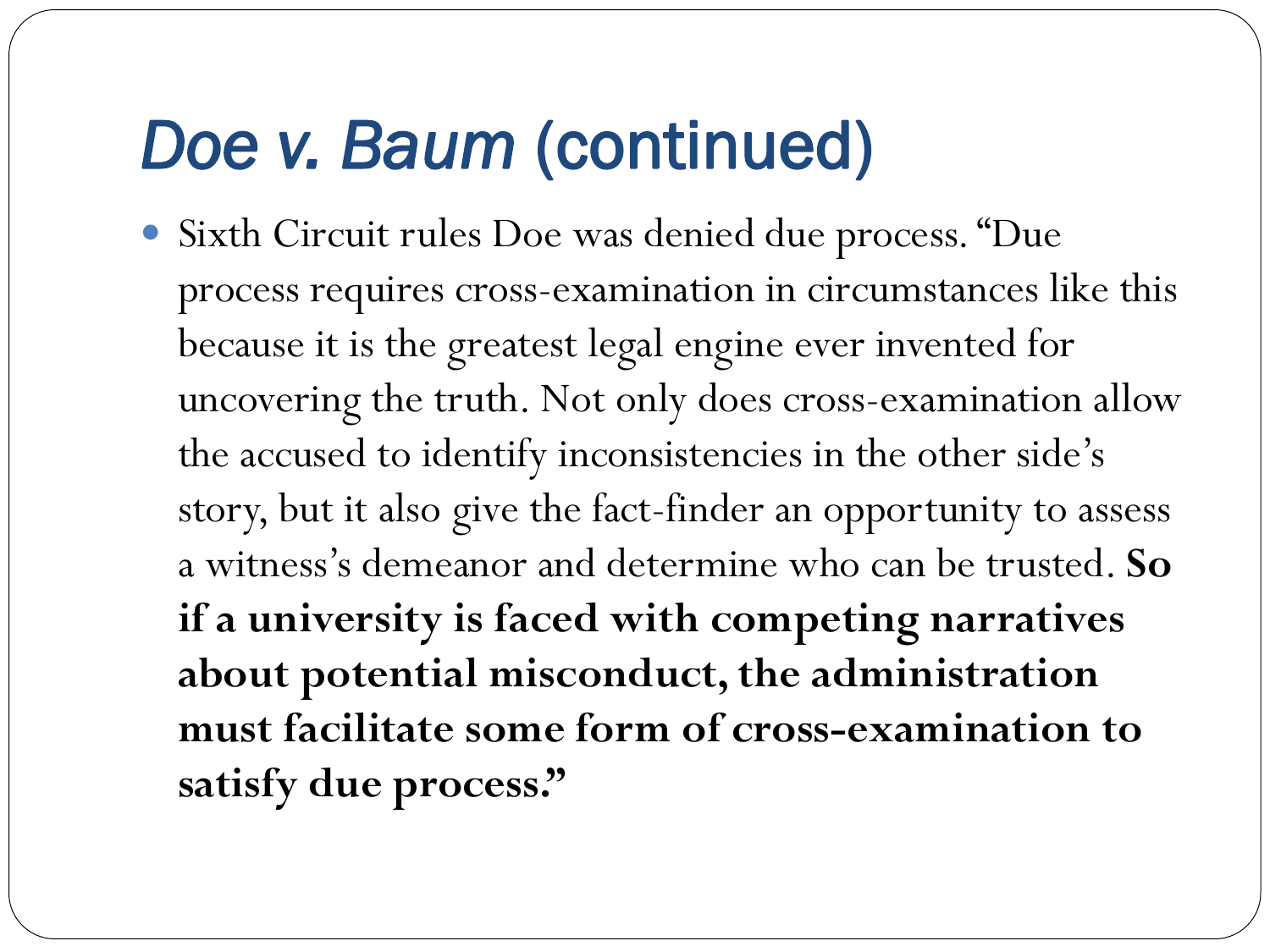"Time and again, this circuit has reiterated that students have a substantial interest at stake when it comes to school disciplinary hearings for sexual misconduct. Being labeled a sex offender by a university has both an immediate and lasting impact on a student's life. The student may be forced to withdraw from his classes and move out of his university housing. His personal relationships might suffer. And he could fac difficulty obtaining educational and employment opportunities down the road, especially if he is expelled."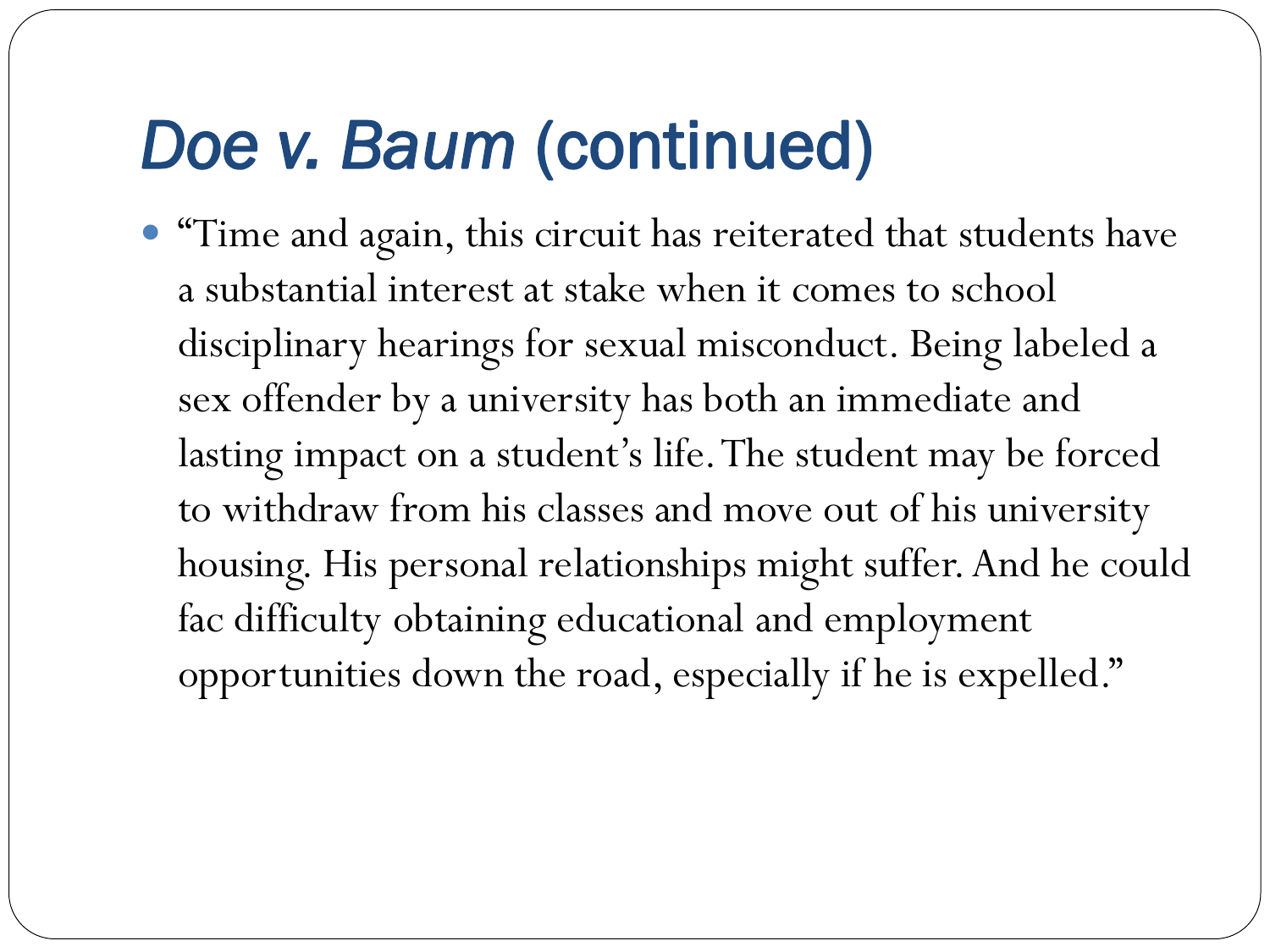- That is not to say, however, that the accused student always has the right to personally confront his accuser and other witnesses."
- "[T]he university could allow the accused student's agent to conduct cross-examination on his behalf. After all, an individual aligned with the accused can accomplish the benefits of cross-examination—its adversarial natue and the opportunity for follow-up—without subjecting the accuser to the emotional trauma of directly confronting her alleged attacker."
- "[I]f credibility is in dispute and matgerial to the outcome, due process requires cross-examination."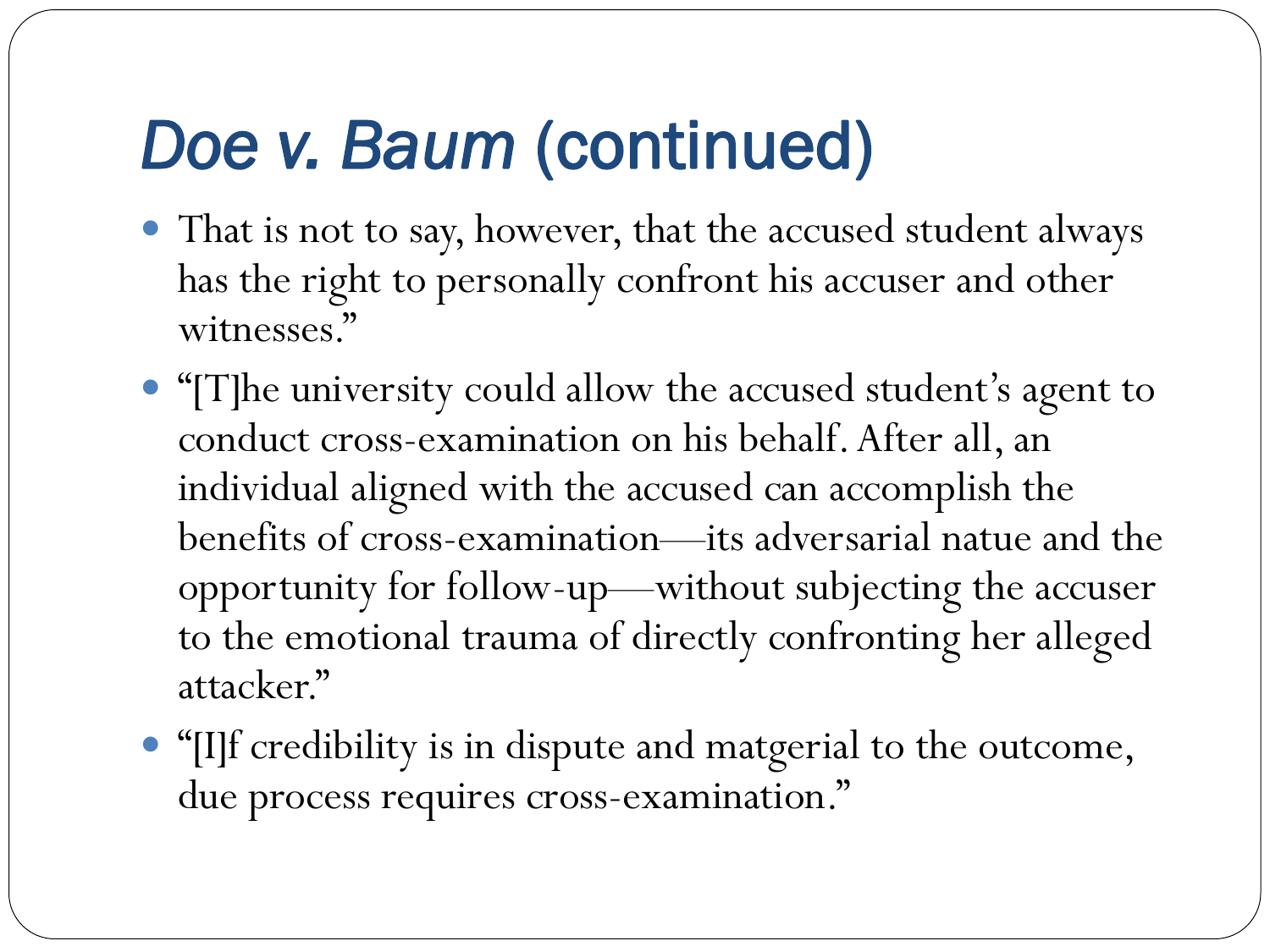- 6 th Circuit rejected UM's argument that deposition in civil trial was an adequate substitute for cross-examination in university proceeding.
- Court also ruled that Doe had made out a "erroneous" outcome" claim under Title IX. He made a plausible claim that appeal board was bias based on his sex.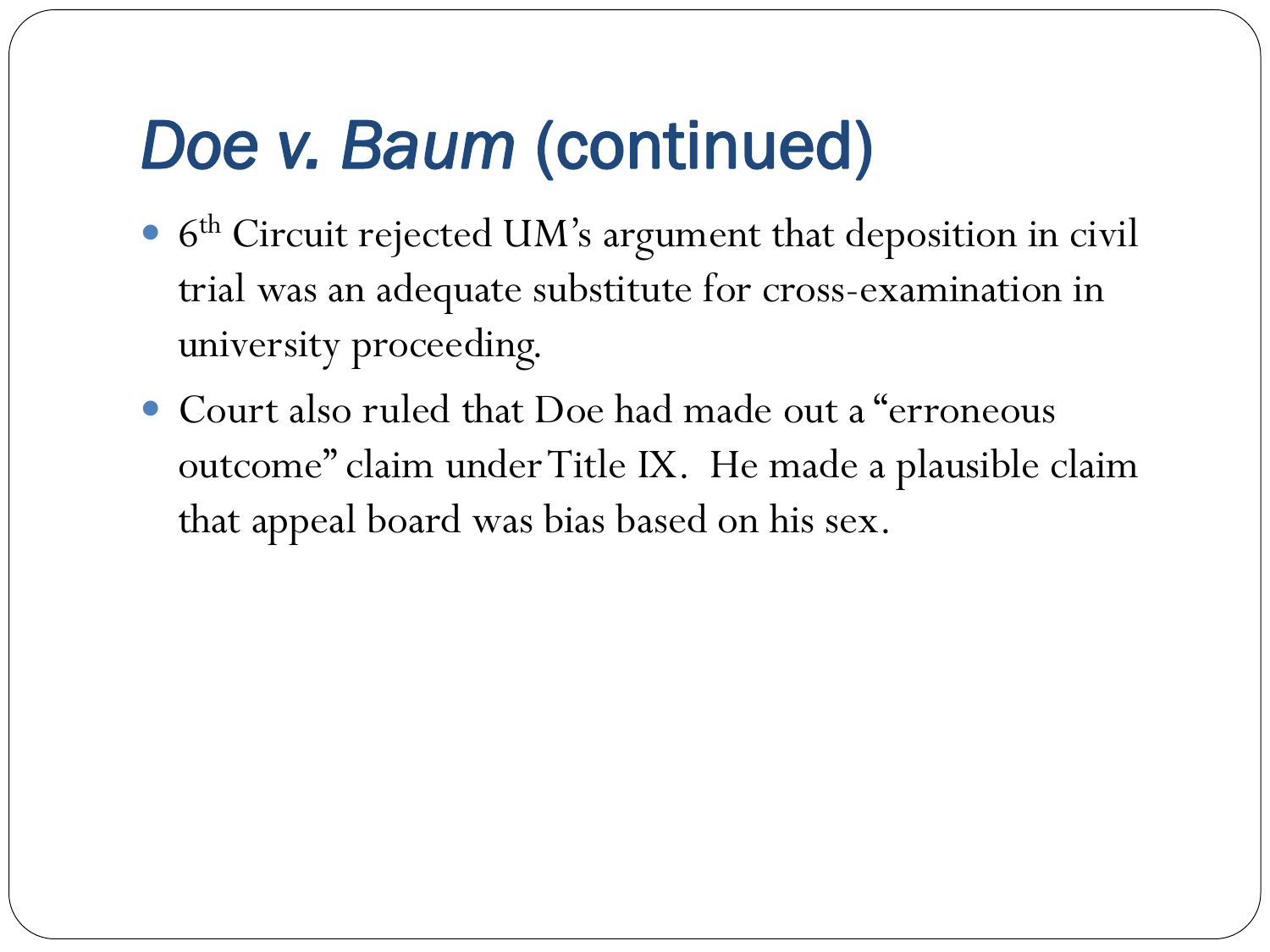"'[T]he Board credited exclusively female testimony (from Roe and her witnesses) and rejected all of the male testimony (from Doe and his witnesses). [T]he Board explained that witnesses lacked credibility because many of them were fraternity brothers of Doe. But the Board did not similarly note that several of Roe's witnesses were her sorority sisters, nor did it note that they were female. This is all the more telling in that the initial investigator who actually interviewed all of these witnesses found in favor of Doe. The Board, by contrast, made all these credibility findings based on a cold record."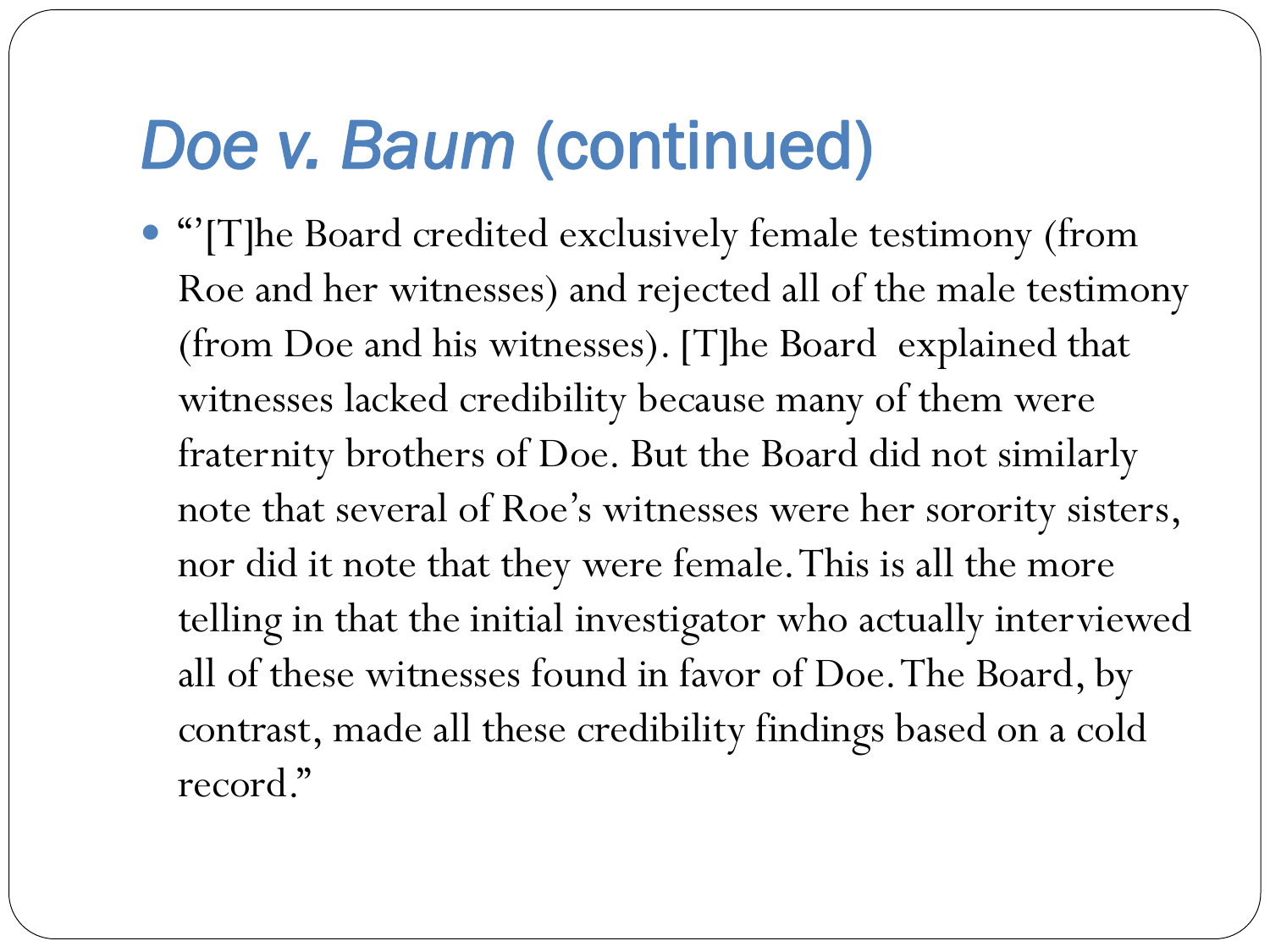## *Doe v. Claremont McKenna College*  (Cal. App. Aug. 8, 2018)

- Male student accused of sexual misconduct by student from nearby school. She accused him of having sex without a condom over her objection.
- Student faced one-year suspension.
- Accuser did not appear at the hearing, which violated Doe's right to a fair hearing, court said.
- California appellate court ruled that accuser must be present or appear via videoconference.
- All hearing committee members must hear from accuser, not just one committee member who had participated in investigation.